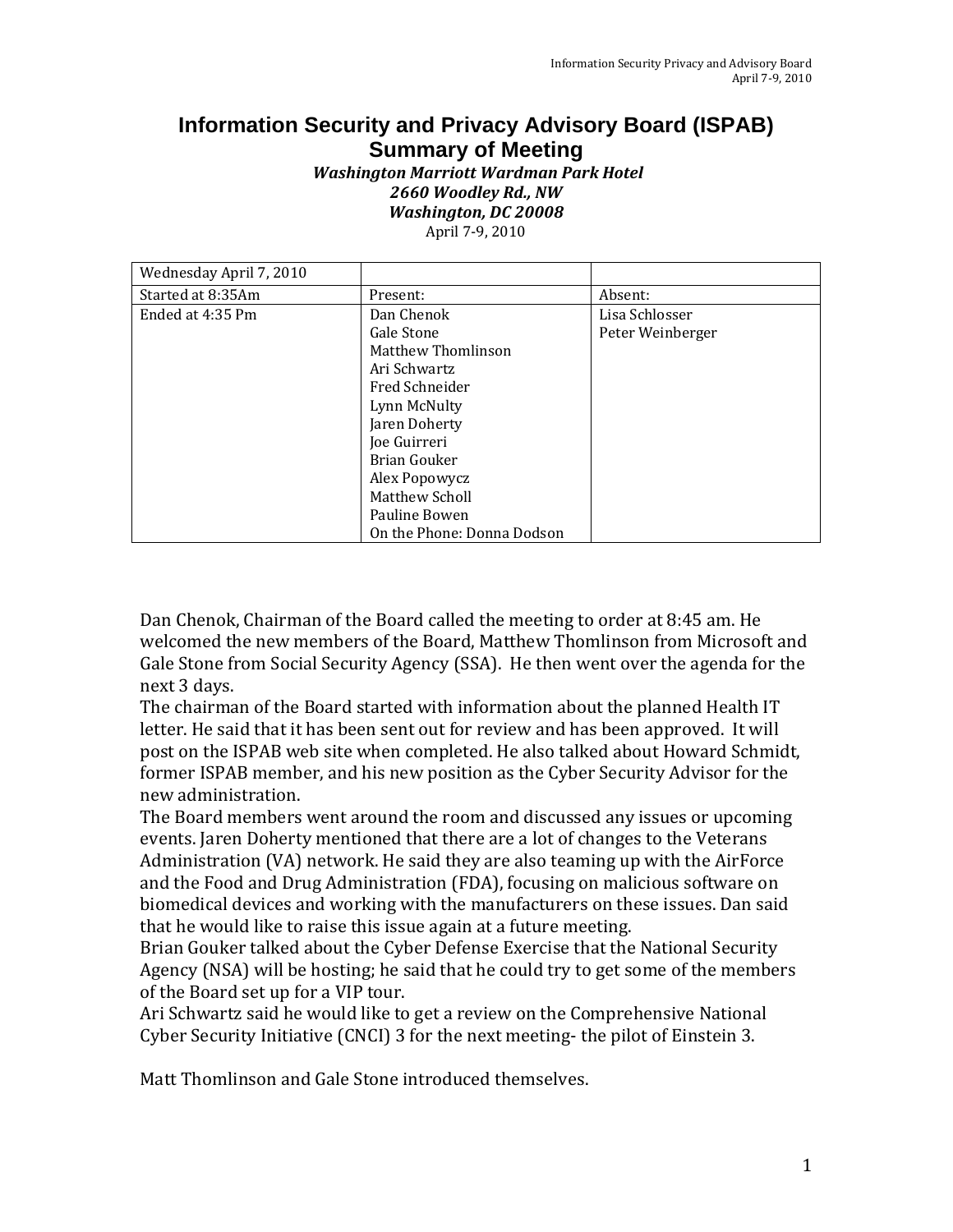Cita Furlani had a quick announcement about Donna Dodson. Donna is now the Computer Security Division Chief for the Information Technology Laboratory at NIST.

#### **NIST Issues National Initiative on Cyber Education**

Matthew Scholl Presenting for Donna Dodson.

Matthew Scholl is one of the Group Managers for Donna in the Computer Security Division at NIST. In the Division they work on outreach awareness training and education. He spoke about CNCI 8 and its 4 tracks. Matt said that he would send out a guideline of the tracks to the board. He said that this officially started on March 22<sup>nd</sup> and he is looking at opening it up on public web spaces and holding some workshops on it. They are calling the new initiate NICE (National Initiative on Cyber Education).

Dan mentioned that he would like to focus on the Civilian agency participation. Donna and Matt talked about the budget for this project. Donna said that she would like to talk more about this in the next meeting when it has progressed a little more.

### **Health IT**

David McDaniel, Veterans Health Administration (VHA) Adam Greene, Health and Human Services/Office of the National Coordinator (HHS/ONC) Gail Belles, VA Joy Pritts, HHS/ONC

#### Gail Belles, HIT Adoption.

 expectation and further HIT adoption. The Board had a Health IT (HIT) panel discussion at an earlier meeting; the information struck them enough to request another discussion. Gail Belles from VA went over the goals for the VA Health Information Exchange (HIE). She discussed the operation and legal issues going on. She mentioned that they really need to address the security and confidentiality issues in order to meet stakeholder

#### Adam Greene, HIPAA legislation.

Mr. Greene talked about HIPAA and the HIE and the topics that HIPAA permits for use and disclosure. He went over the use and disclosure topics including Treatment, Payment, Health Care operations, Authorization vs. Consent, and Section 164.152.

#### Joy Pritts, Legal Issues.

 information. She went over the state laws and the significant areas of interest in Mrs. Pritts talked about the state laws regulating use and disclosure of health state laws. She talked about the Disclosure restrictions and the promise for confidentiality to encourage testing and treatment. She spoke about medical record requirements and the issue with minors for Patient Access Laws. She mentioned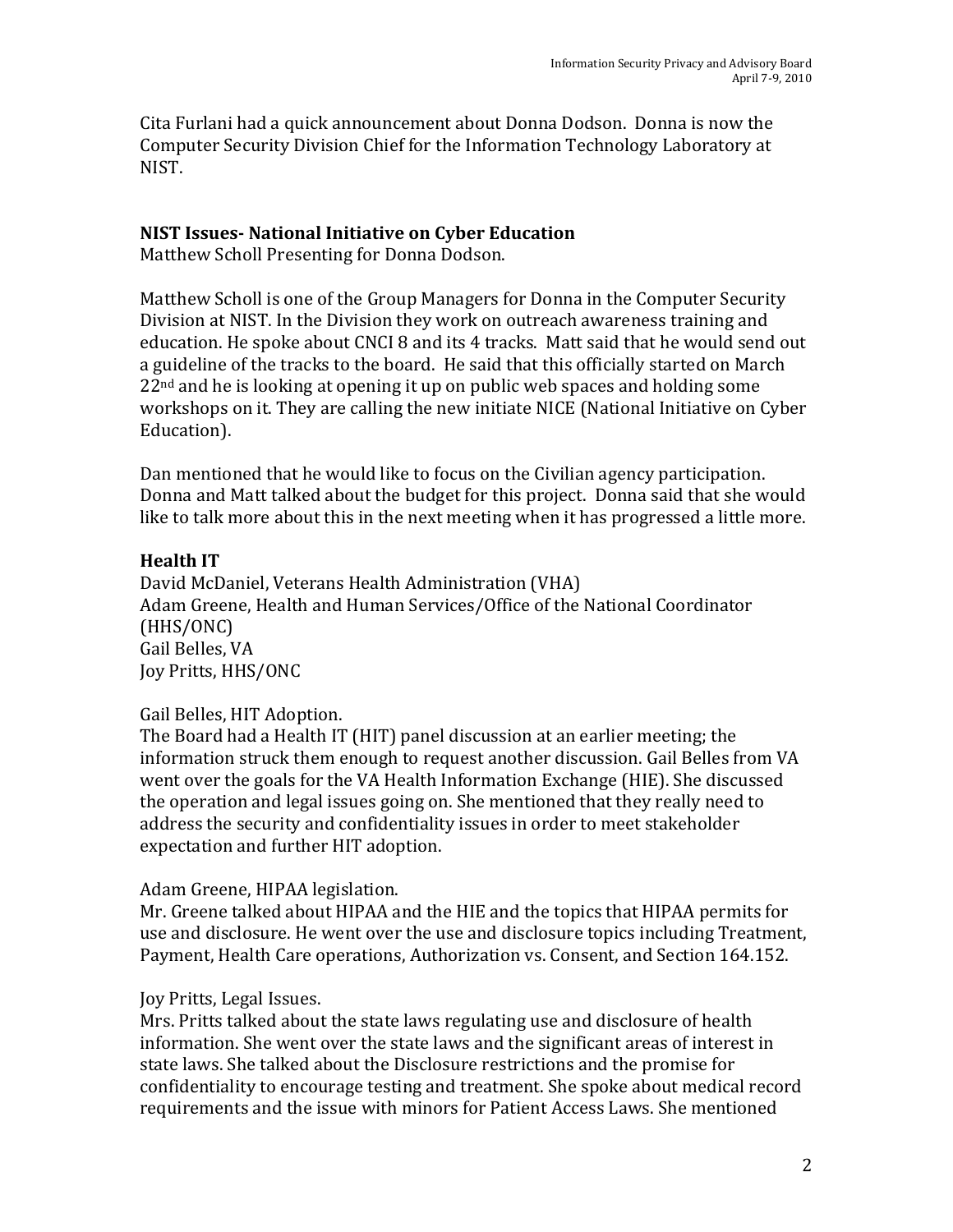that congress consistently has not been inclined to fully preempt state law for the federal approach on this. She also talked a little about HITECH (2009).

David McDaniel, VA work within the states.

Mr. McDaniel opened with a discussion of the complexity of the issues from legislation to policy to technology. He stated if this was easy, they would have likely done this long ago. He said they are still conducting requirements and gap analysis to understand what has not been identified which might be impactful. He talked about how VA wants to share their information with non HIPAA covered entities. He stated the Nation wide Health Information Network (NHIN) is somewhat less complicated since partners are HIPAA Covered Entities. He went over a list of Privacy Rights that may conflict with patient notification. He talked about the private and public sector difference and how they all come into play. He discussed a few case studies that they are currently working on.

Lunch Break

### **NIST Update on FY10 Activities**

The Honorable Patrick Gallagher, NIST Director.

Dr. Gallagher mentioned that this Board was one of the critical advisory committees for NIST. Dr. Gallagher has been at NIST for 16 years. It has been a change for the secretary to recommend a nomination for someone who was within NIST. He said that he did not have to spend a lot of time learning about some of NIST, but still has learned a lot in the short time since his confirmation. One of his main focuses was on the structure of NIST and a proposed reorganization.

He said that the proposed reorganization at NIST has two parts. First being the people who directly report to the director. He said that wanted to give the director a core team. This will be critical for continuity to an organization that has appointed leadership. He would eliminate the Deputy Director position, and instead have 3 Associate Director positions. He is proposing that the 8 labs would be divided into 4.

Dr. Gallagher talked about the different new labs and how they will operate and their focus areas. He mentioned that these decisions have not gone through the full approval process and are currently being vetted. He said that he would like to keep working with the Board as they move forward with this. He said that within the new administration, a strong point for NIST is the high collaboration with the different agencies. The new administration wants the agencies to work well together. He said that Howard Schmidt and Vivek Kundra are working on how they can define roles and responsibilities for Cyber Security with out have a meeting for every issue. He talked about how a lot is happening with Cyber Security within the White House. He said there is an enormous amount of interest on the Hill for Cyber Security.

Dan Chenok, Chairman of the Board, said that he would like to keep the Board active in this new NIST reorganization as it was very active in the discussion of the ITL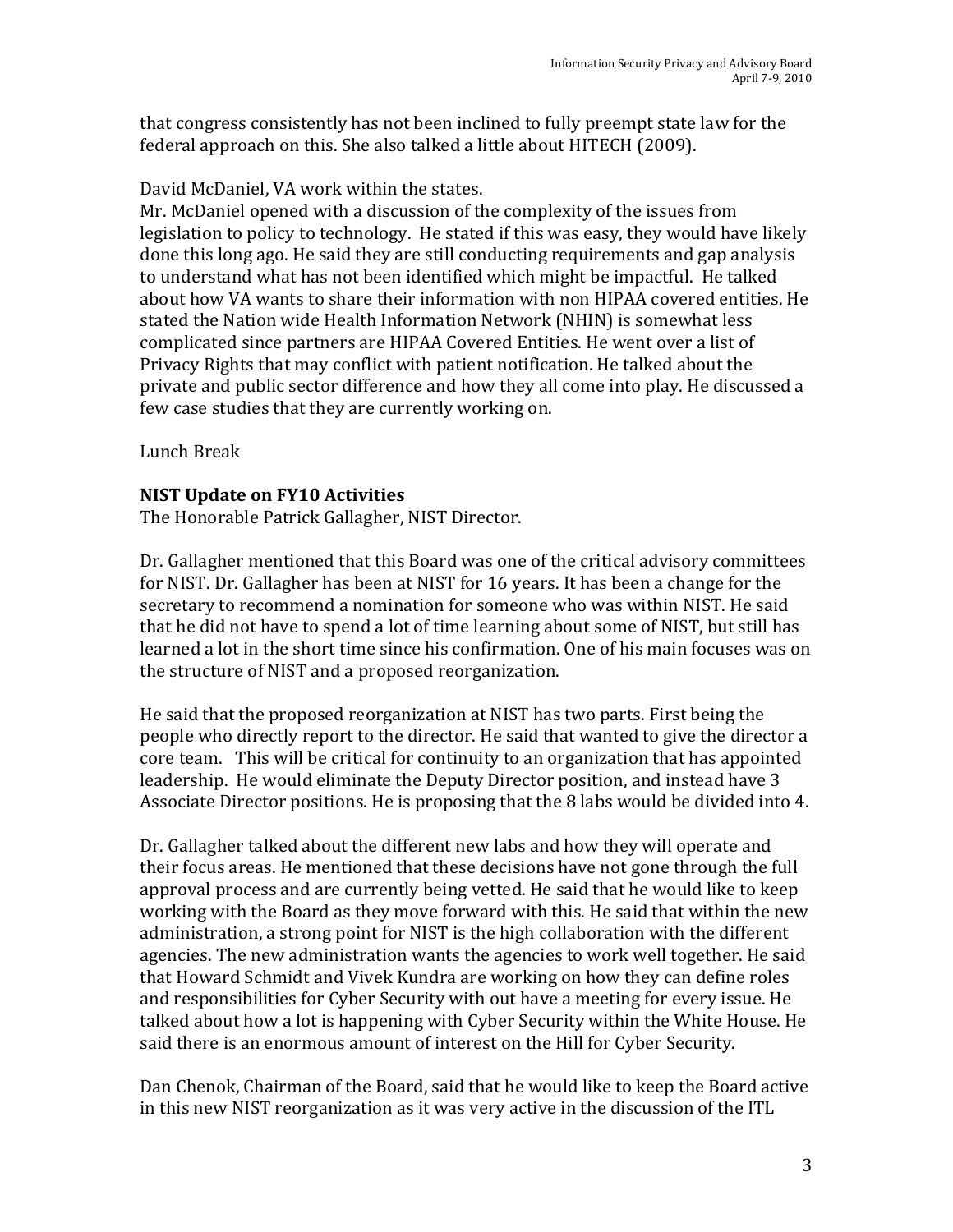reorganization. Dr. Gallagher said that he will see a draft of the reorganization by the end of the week, but, it will be a while to be approved. He said that he has not had any complaints from the Hill and they are eager to move on with this.

### **OMB Update/ Metrics**

### Vivek Kundra, Federal CIO, OMB

Mr. Kundra said that across the government the focus has been demonstrating compliance with the FISMA requirements and now they have recognized a problem around the metrics previously asked by OMB. He acknowledged that the annual reporting requirements are driving some of this, and he plans to use new metrics to assist with driving agencies to re‐focus on where they spend money for security. He said that NIST has been very helpful, and that OMB has brought in GAO as an observer to assist with creating new metrics and to build new threat models and questionnaires for agencies. He said they got feedback from a number of private sectors on what is working on there end and that he is working closely with Howard Schmidt. He talked about the big shift with Cyber Scope and the automated tools that OMB is using to exchange information with the agencies.

He said they are working on putting together a team to go to each agency and interview them on what their threats and threat profiles. They will customize profiles on every agency. Mr. Kundra said he is working with Dr. Gallagher to look at specific case studies. He talked about the May 20<sup>th</sup> event for an open workshop on Cloud Computing and how it is going to be very big for this administration. He mentioned to the Board that any involvement from the team at the May  $20<sup>th</sup>$  event would be much appreciated.

Mr. Kundra said that he wants to leverage the open ID community and Create relationships in the digital space between services offered by the federal government and the citizens. He has put together a team, to work on the user interface and look at the associated requirements.

Mr. Kundra said that one thing he was disappointed in was lack of execution in security at the agencies. How do we move towards getting security done and this is one of the areas where he wants to spend a lot of energy.

#### **OpenID**

Elaine Newton, NIST Don Thibeau, Executive Director, The OpenID Foundation (on the phone) Eric Sachs, Google (on the phone)

Matthew Scholl mentioned that Mary Theofanos from NIST helped to get this panel together. Ms. Newton talked about the 4 levels of assurance in OMB memorandum 04‐04 and specified in SP 800‐63 and how OpenID maps to this. Their biggest issue is trying to figure out what the levels of assurance are and how OpenID can work in this space.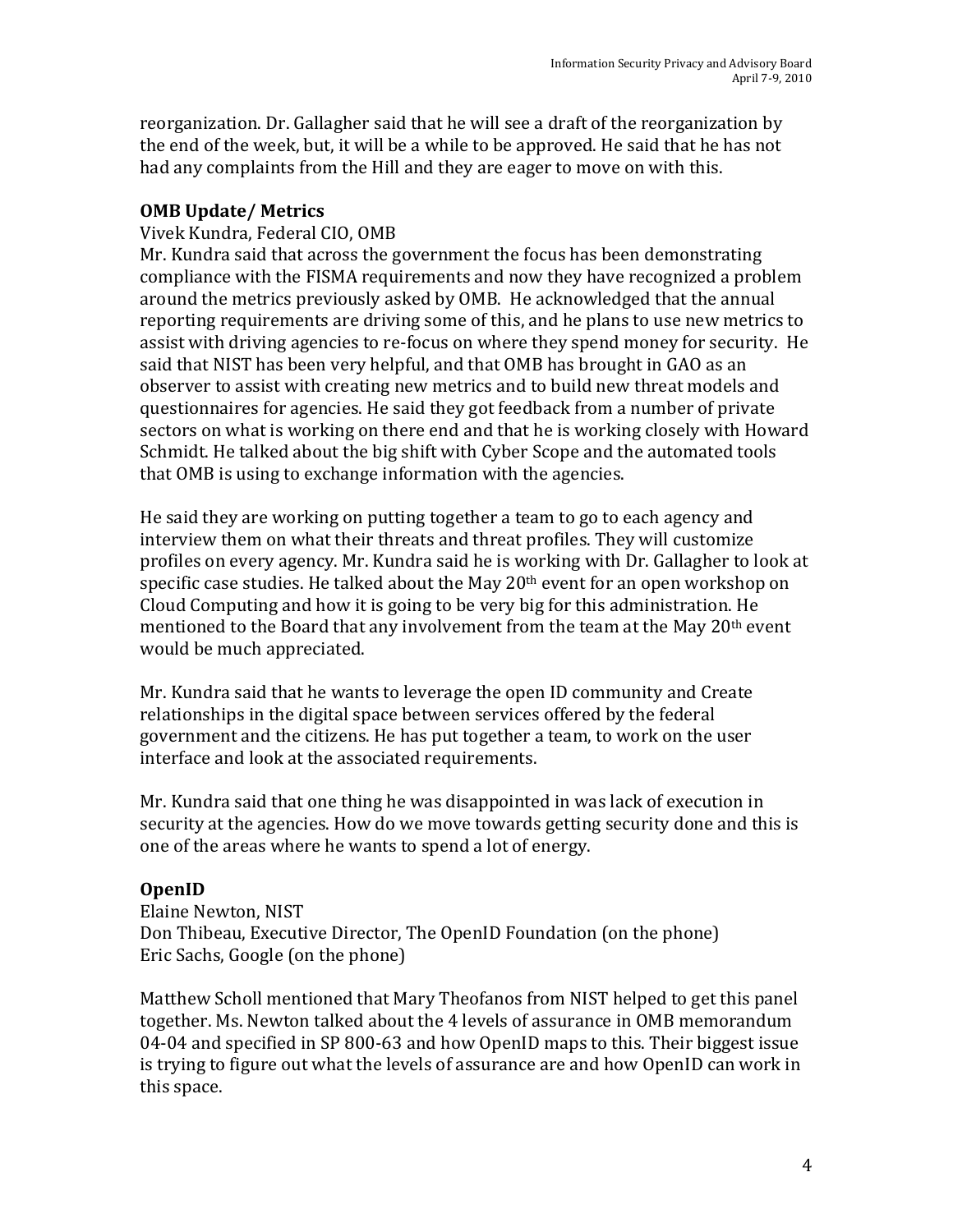Mr. Thibeau talked about the OpenID Foundation, that it is a non‐profit organization and its collaborative work by market competitors who come together to work on interoperable identity management issues. He said that just over a year ago they were invited to speak with Vivek Kundra about working on technical interoperability for identity credentials. Then a year later, the OpenID Exchange was launched.

### Eric Sachs, Google

Mr. Sachs talked about how two years ago, Google, Yahoo, and Facebook got involved in the OpenID foundation. He talked about how people need to get away from password 'confetti', using the same password for all applications. This has a vulnerability issue if the one password is weak that can be used for multiple access points. Mr. Sachs discussed the ability to use other credentials at different levels for different purposes.

Meeting adjourned at 4:35pm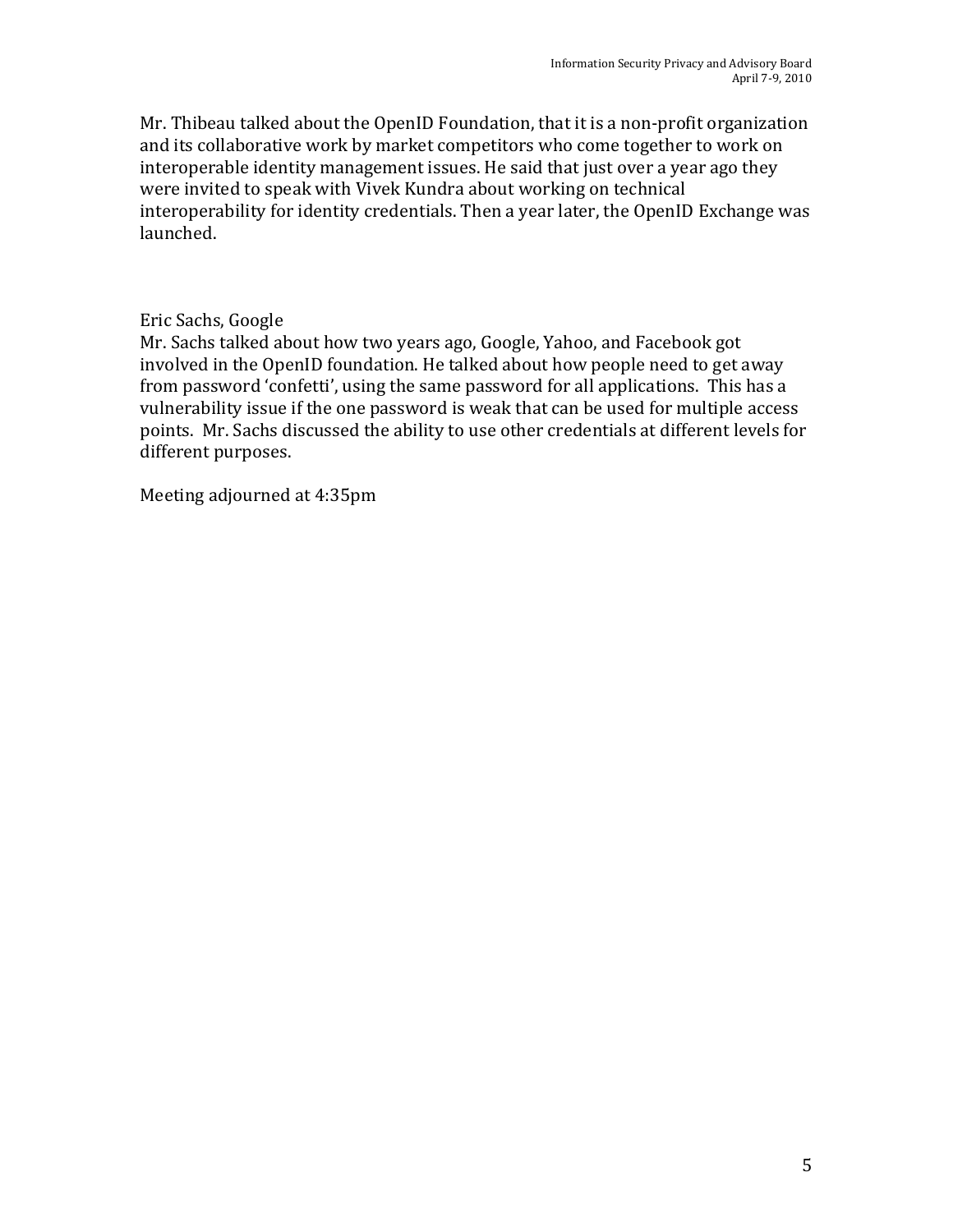# **Information Security and Privacy Advisory Board (ISPAB) Summary of Meeting**

 *Washington Marriott Wardman Park Hotel 2660 Woodley Rd., NW Washington, DC 20008* April 7‐9, 2010

| Thursday April 8, 2010 |                               |              |
|------------------------|-------------------------------|--------------|
| Started at 9:15Am      | Present:                      | Absent:      |
| Ended at 4:56 Pm       | Dan Chenok, Chairman          | Donna Dodson |
|                        | Gale Stone                    |              |
|                        | <b>Matthew Thomlinson</b>     |              |
|                        | Ari Schwartz                  |              |
|                        | Fred Schneider                |              |
|                        | Lynn McNulty                  |              |
|                        | Jaren Doherty                 |              |
|                        | Joe Guirreri                  |              |
|                        | Brian Gouker                  |              |
|                        | Peter Weinberger              |              |
|                        | Alex Popowycz                 |              |
|                        | Matthew Scholl                |              |
|                        | Pauline Bowen                 |              |
|                        | Lisa Schlosser (on the phone) |              |

Chairman of the Board called the meeting to order at 9:15am.

#### **Minutes**:

January 20, 2010 Meeting Minutes were approved by the ISPAB after a few amendments were added.

#### **Review of Day one of the Meeting**

The Board did a review of what they thought of the first day, including the Initiative 8, NICE project, and agreed to draft a letter with Board observations for a vote.

#### **Cloud Computing Implementations**

Earl Crane, DHS Daniel Burton, Senior Vice President, Global Public Policy, Salesforce.com Dave Miracle, Google

Earl Crane has been with DHS for about 5 years. He said he was giving presentation as the chair of the web 2.0 working group. He is an associate professor at Carnegie Melon as well. Mr. Crane talked about how they would like to develop a set of guidelines that would provide a framework to help Federal Departments and Agencies make risk based security decisions about how to securely embrace cloud computing. He talked about how this paper would support FedRAMP effort for cloud authorization. Dan Chenok mentioned that the Board might want a briefing on FedRAMP in the future.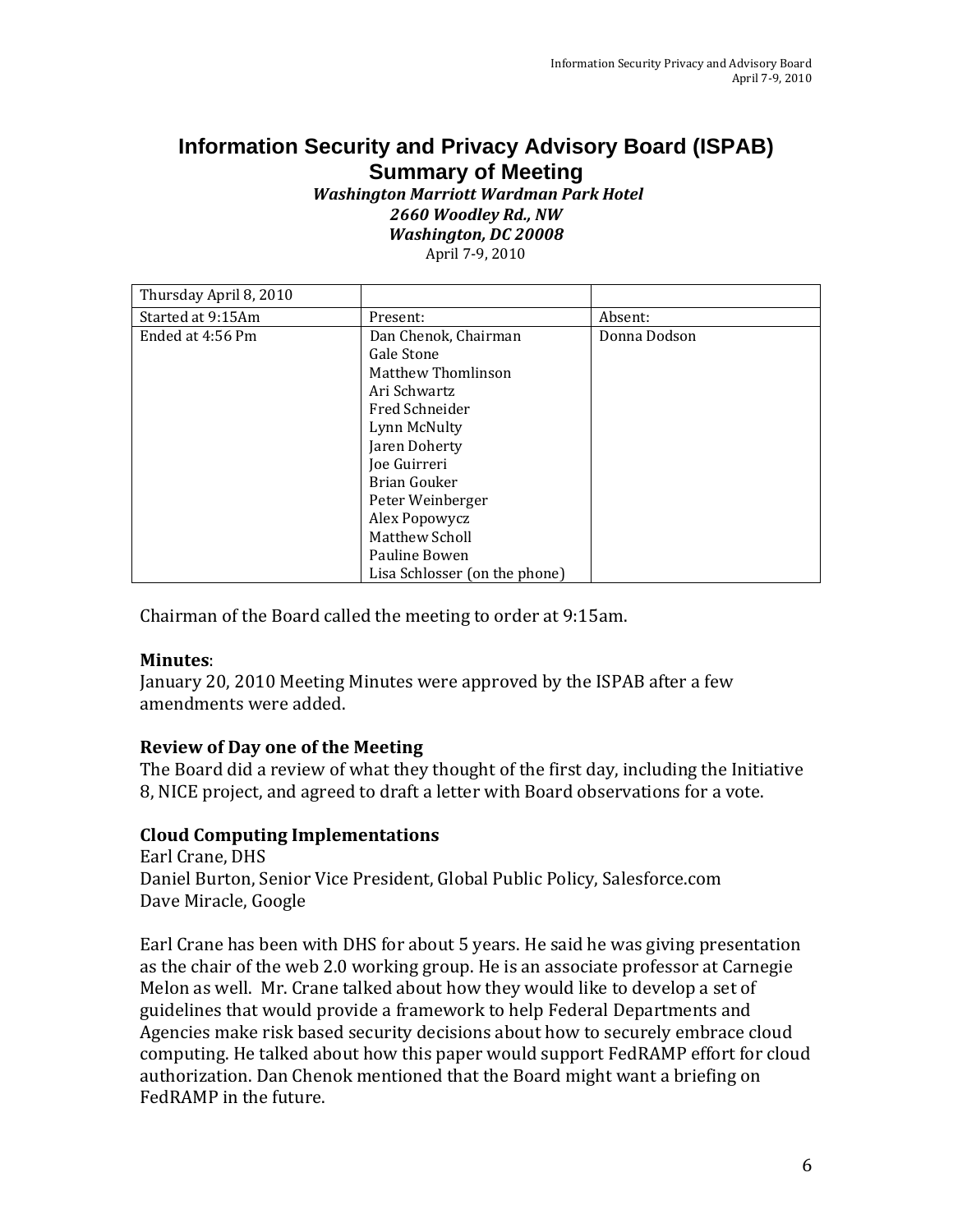Dan Burton has been with SalesForce for 4 years; they work close with public sector and legal and policy teams to ensure their offerings are secure and meet policy and legal requirements. He wants to make sure that people not only in government but around the world can use their Cloud technologies. He said that he is working with individual agencies with their security requirements as they look at SalesForce to assist with their mission needs. Mr. Burton explained the Six Use Cases that they came up with and their various deployment and delivery models based on the NIST Cloud Computing definitions. He went over Private Cloud vs. Community Cloud and how it breaks down into 16 Security Domains. He then discussed the 16 Security Domains.

Dave Mihalchik has been working with the government and Google apps for quite some time. He said that after numerous conversations with several federal government agencies, Google has conducted a government based certification for Google apps. He said there was a Certification and Accreditation (C&A) package submitted to GSA in March of 2009. He said that they already have comments coming back about the C&A package and are actively working with GSA.

### **Office of Science and Technology Policy (OSTP) R&D**

Chris Greer, OSTP

 talked about the National Cyber Leap Year and its planned phases. Mr Greer talked about the President's strategy for Science and Innovation. He talked about how he wanted to develop an Advanced Information Technology Ecosystem. He discussed the Comprehensive National Cyber Security Initiative. He talked about Tailored Trustworthy Spaces and gave examples of the research challenges. He

#### Break

#### **NIST Issues Key Management and Key Transition**

Matt Scholl, NIST, in place of Donna Dodson, Elaine Barker and Allen Roginsky from **NIST** 

Mr. Scholl talked about the Transitioning of Cryptographic Algorithms and Key Sizes. This is specified in Draft SP 800‐131. He said that the issue was how to transition in terms of interoperability and getting things in and out of enterprises, signatures and verifications, the discussion started in 2003 and was specified in 800‐57.

Encryption: AES 128 is still good for the future. After Dec. 2010 algorithms no longer approved will be SKIPJACK, and two key triple DES. Digital Signatures specified in FIPS186‐2. SHA 1 is going to be an issue, they are going to allow it in some cases and some not.

There will be transitions in the spaces of key management specifically in: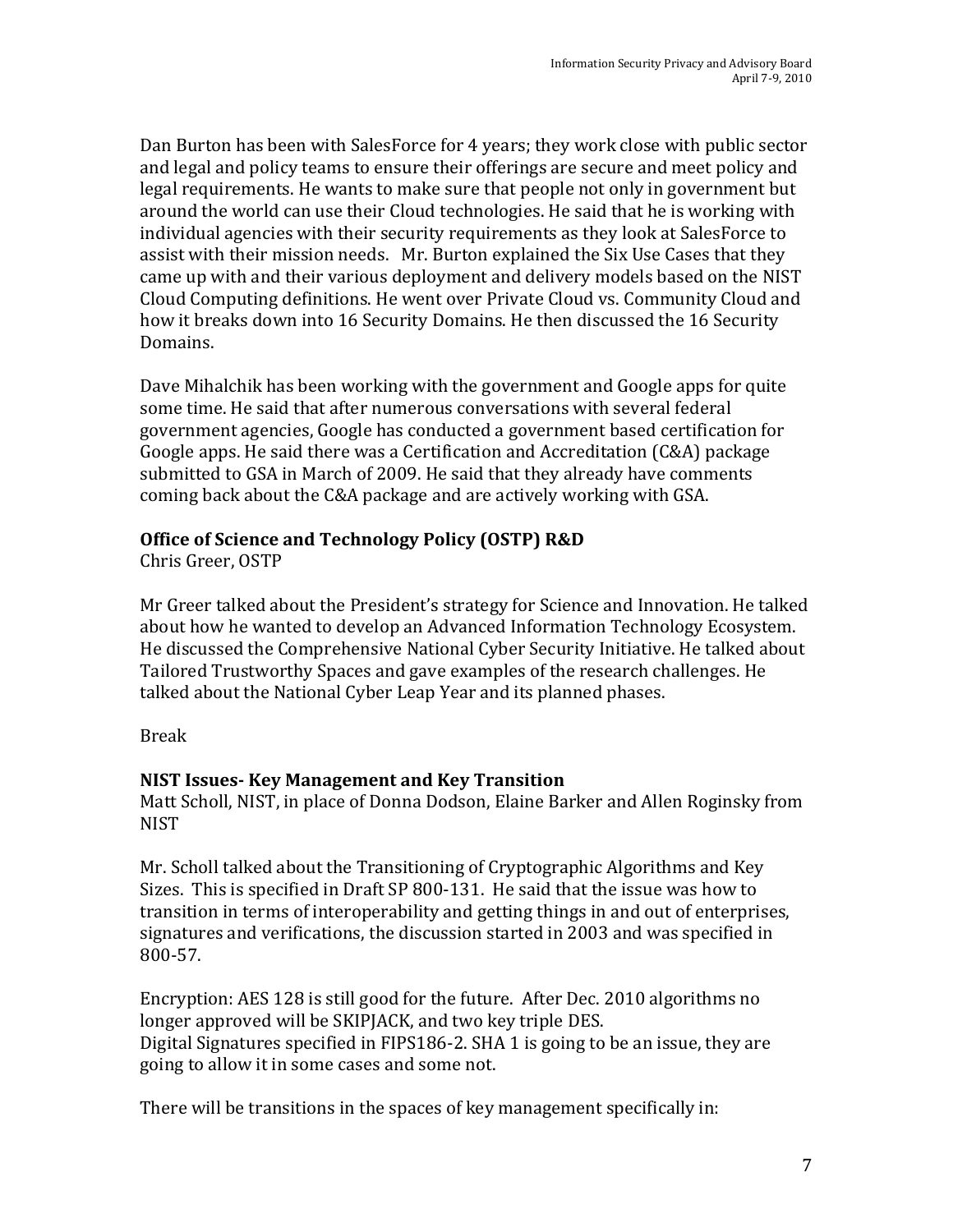Random Number Generation, Key Derivation Functions, and Key Agreement Schemes.

Dan asked whether the HSPD12 guidance is still premises on generation of SHA 1 and what is the impact to the current federal ID cards? Curt Barker answered said, yes PIV uses SHA 1. After Dec will agencies have a new set of guidance to generate HSPD12 credentials?

NIST SP 800‐79 is taking a look at the requirements for the PIV cards; transition plans for PIV are not yet developed. As series of issues versus impact and implementation discussions was conducted. NIST was asked if there were metrics used in loss of security on these algorithms that drove the date of December, 2010. Curt Barker replied that, yes those metrics are open in SP 800‐57 and that estimated transition time needed. When they discovered that DES was not secured, it took 15 years to work it out of our infrastructures.

Lynn recommended that NIST needs to develop an outreach program to ensure that this is more known and understood by a larger community. Lynn also asked when the draft of 800‐131 will go final.

Matt agreed that they need more outreach and significantly recommend that NIST look at this for a long reach on the strength of algorithms to not have to transition again for a time frame measured in decades, if possible.

 Dan recommended a subcommittee form to read over the documents. Ari recommended that the board spend time looking over the documents before they consider a letter asking for either more outreach or a changed transition date.

The board agreed not to write a letter but to read the publications. This is a potential agenda item at the next meeting to revisit.

## **There was no Public Participation**

## **Board Discussion**

The Board agreed that getting the Minutes edited a week or so after the meeting would keep topics fresh in everyone's mind.

The Board discussed the interviews that Vivek Kundra wanted to start. Everyone on the Board agreed that this was a good idea but going on the interviews would be time consuming. Dan Chenok said that he would talk with Mr. Kundra about what exactly he expects from the Board. Brian Gouker would like to talk more about Initiative 8 and what the specific tracks entail.

Fred discussed the need for NSF CISE effort to be included as well as the education directorate and STEP.

Jaren expressed the need for a balance from agencies that do not have a security mission.

The board expressed interest in a formal communication on more involvement from the civilian agencies in track 4 or in the initiative in general.

## **Pending Cyber Security Legislation**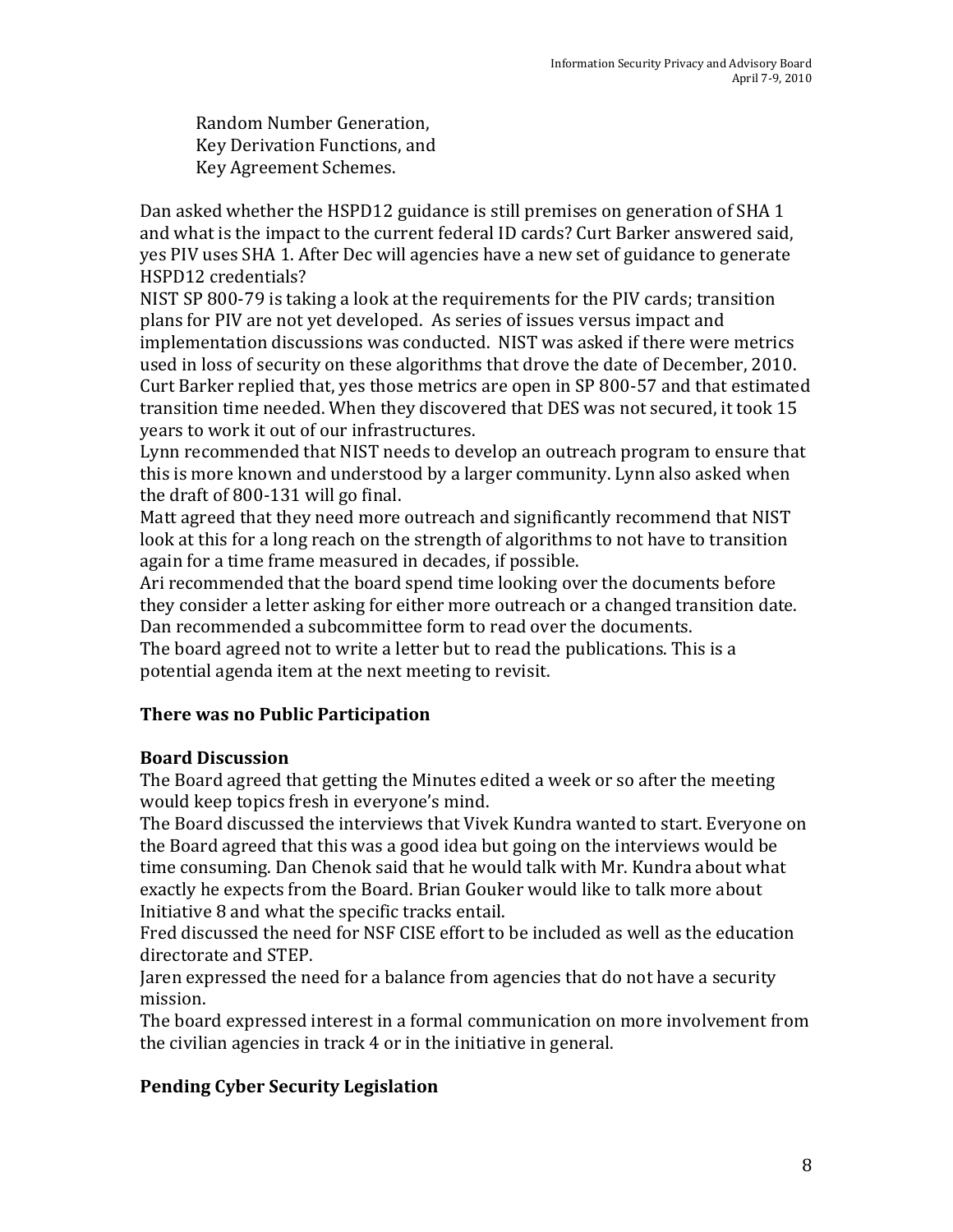Adam Sedgewick, Professional Staff Member, Senate Committee on Homeland Security and Governmental Affairs Bruce Andrews, General Council for the Commerce Committee

Adam Sedgewick is a Professional Staff member and has been with community for a few years and E‐gov and Federal IT for a few years.

Bruce is a General council for commerce community and is part of team working on Cyber Security. He helps manage from the community side.

Adam said they are still in the midst of drafting a bill that they would like to have within the next few weeks. He talked about the Senator Carper Bill that was passed.

 Bruce said that Senator Rockefeller and Senator Snowe came to them with strong views about the bill and issues of scope of the committee, and reconciling issues with other pieces of legislation that occur in Cyber Security. He said they are working on identifying areas of critical infrastructure (CIP) and security for these areas. He said they need increased awareness of what is CIP and the importance of these issues. He added that the critical infrastructure access to classified information is hugely important in order to ensure appropriate protection. He said they would like to get NIST involved in working with the private sector on risk management and best practices. He said they are looking at provisions on added Continuous Training to the bill. He mentioned having independent audit companies to go out and audit critical infrastructures to provide public acknowledgement of CIP who is doing the right things and incentive others and assist the markets to reward those who are doing good things in security.

Peter Weinberger had concerns with where these audit companies come from and who will set the standards for the auditors and what standards or measurements will be used by the auditors to assess correctness. Adjourned at 4:56pm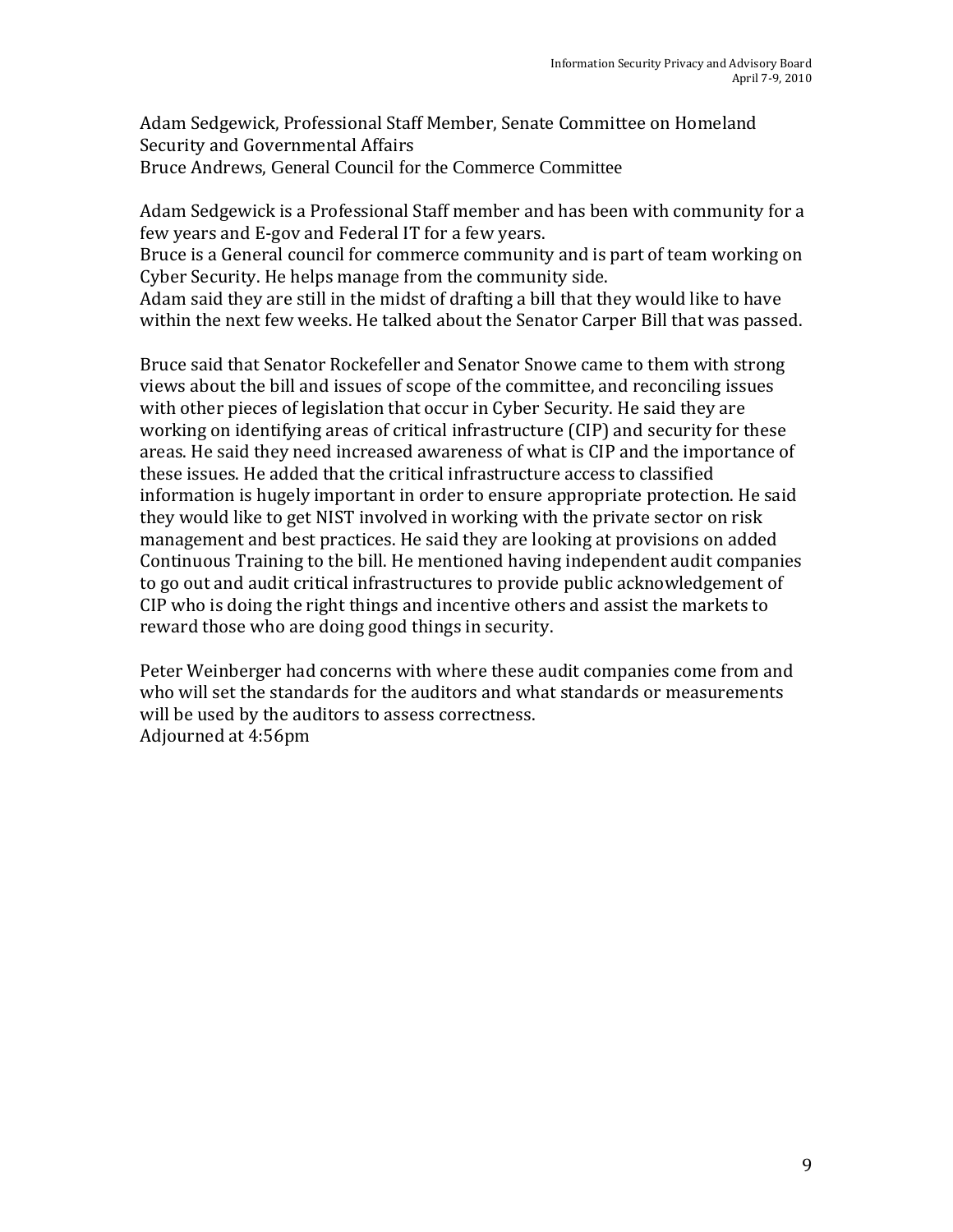## **Information Security and Privacy Advisory Board (ISPAB) Summary of Meeting**

#### *Washington Marriott Wardman Park Hotel 2660 Woodley Rd., NW Washington, DC 20008* April 7‐9, 2010

| Friday April 8, 2010 |                                                                                                                             |                |
|----------------------|-----------------------------------------------------------------------------------------------------------------------------|----------------|
| Started at 8:30 Am   | Present:                                                                                                                    | Absent:        |
| Ended at 4:35 Pm     | Dan Chenok, Chairman<br>Gale Stone<br>Matthew Thomlinson<br>Ari Schwartz<br>Fred Schneider<br>Lynn McNulty<br>Jaren Doherty | Lisa Schlosser |
|                      | Joe Guirreri<br>Brian Gouker<br>Alex Popowycz<br>Matthew Scholl<br>Pauline Bowen<br>Donna Dodson                            |                |

Friday April 7, 2010

Chairman of the Board called the meeting into place at 8:30 am.

# **NIST Issues SCAP Security Automation and Vulnerability**

John Banghart

John Banghart has been with NIST for about a year as a NIST employee. He began by talking about the challenges with Security Automation. He talked about how this is like the "Tower of Babel", very costly, and error prone. He said that the problem is how do they communicate security requirements? He discussed some of the solutions, including Standardization and Automation. He wants to get everyone speaking the 'same language'. He talked about what they are achieving with Security Automation. They are minimizing effort and increasing standardization and interoperability. He talked about the relationships between malware protection and SCAP, and DNS Cash Poisoning and SCAP. Matt Scholl said that they have met with the Einstein project lead and DHS wants to follow up on this.

Mr. Banghart talked about the partners they have with this project including the US Government, Foreign Governments, and the Private Sector. He talked about the NVD, National Vulnerability Database. He said that they are releasing something called eSCAPe that is an SCAP editor. He does not have a link for it yet because it is still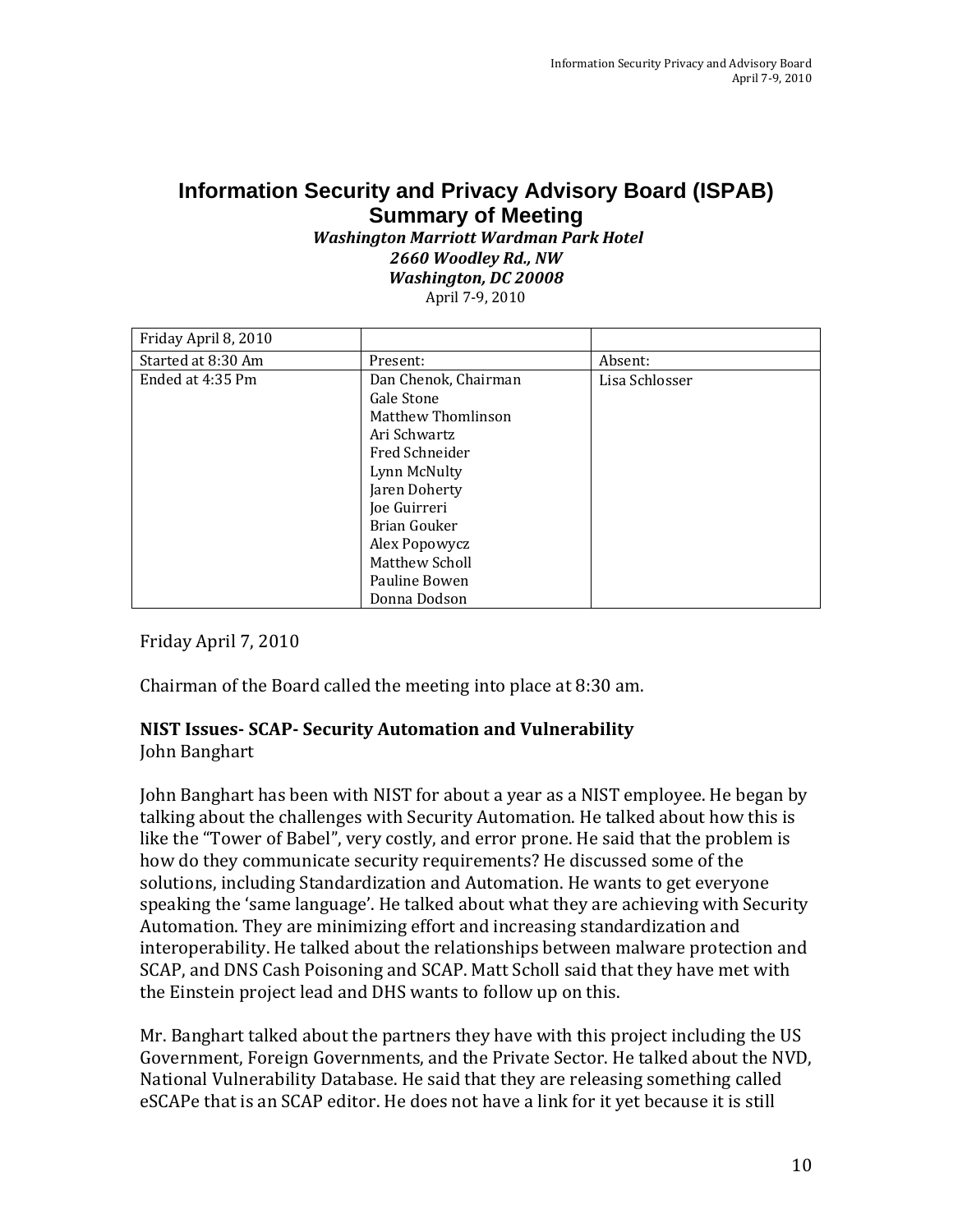new, but, will send out something once is has been created. He also said that the Cloud people at NIST are utilizing SCAP in many ways.

Dan asked how the board could assist with NIST in S‐CAP and Mr. Banghart said that he would like them to encourage other government agencies to continue to use S‐ CAP and extend its use in other areas besides the Federal Desktop Core Configuration He said that the awareness of S‐CAP is pretty good but the message could be sent out more.

## **Work Plan Discussion**

The Board discussed the webcast from the second day. Matt Scholl was generally pleased with the product. They talked about how it would have been beneficial to have wireless microphones. Apart from some logistical issues, it worked out well. He would like to get the word out earlier to get more people to watch.

The Board agreed that they liked the new location of the meeting more.

## **Potential Agenda Items for Next Meeting:**

‐Issues of embedded software in biomedical devices‐ refocus on this

‐FISMA Guidance‐ would like to get a panel of IGs in to talk to the board about their perspective

‐Ernest McDuffy to come in and discuss NICE

‐Key priorities for NIST in the next 2‐3 years in cyber security

‐Would like to have another discussion on what Vivek said about agency interviews and threat vectors

‐ A discussion on FedRAMP.

‐Session with Howard Schmidt

‐Session with Phil Reitenger

‐Security Roadmap, Invite Matt Coose from DHS

‐Initiative 3 exercise

‐OMB update, NIST update

‐Placeholder for GAO to come and talk about the FDCC and Agency Security Implementation at Agencies reports coming out.

‐Authentication and trust framework secure online transaction work and assurance of legitimate government outbound email

 Scholl and John Banghart can work on finding a civilian agency. ‐ Issue of the uptake in the civilian community about SCAP, should we bring in civilian agencies to talk about SCAP? This would be useful to John Banghart. Matt

‐Ari suggested bringing in Howard Schmidt for a discussion on Authentication and Trust framework.

‐Commerce Department has 4 working groups, the one Curt is leading. They will have a Notice of Inquiry out, can we have Curt come out and talk about this?

‐The Board discussed the letter that Dan Chenok put together on NICE. Lynn McNulty and Peter Weinberger approved it. Brian Gouker believes they should learn more about the understanding of Track 4. He also does not think that having a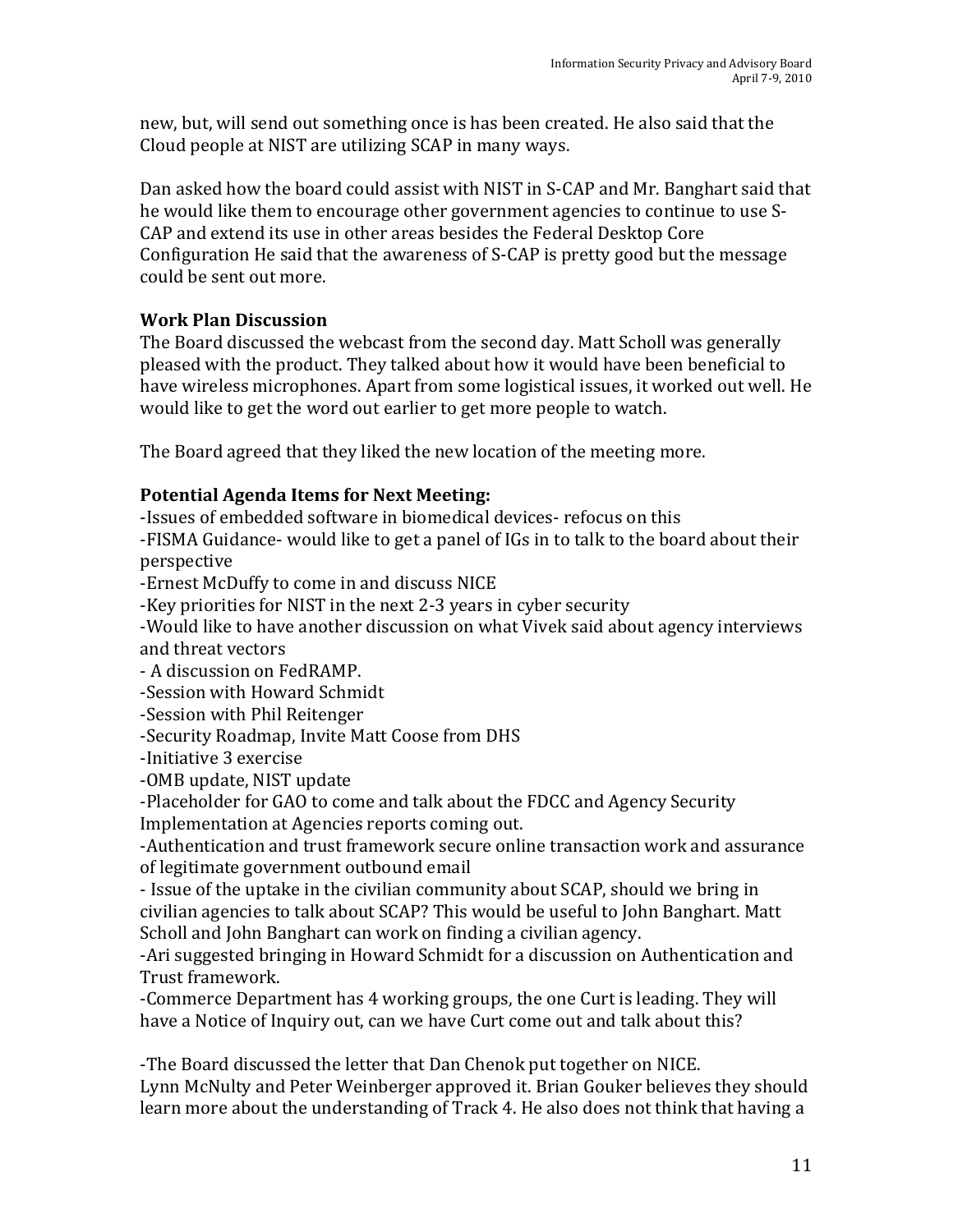civilian agency as a lead would be the right step. Dan suggested taking about the reference to DOD and DNI and make the recommendations for the effort overall rather then just Track 4. The Board agreed that the letter seems to be better to go to OMB and NIST rather than Dr. Gallagher. The letter will go out to Dr. Orizag, coping Dr. Gallagher, Howard Schmidt and Vivek Kundra. Board motioned to send the letter, all voted in favor.

‐Brian Gouker talked about the Cyber Defense Exercise at NSA and will work by email about getting VIP tour set up.

The next ISPAB meeting will be held July21‐23rd, 2010.

#### **Security Issues in Broadband Plan**

Ari Schwartz, Board Member Blair Levin, Federal Communication Center (FCC)

Blair Levin, FCC: Security Issues in Broadband.

Congress asked FCC to make broadband available, used and useful. Initially the filings were very FCC centric. Affordability, adoption and utilization are directly impacted by cyber attacks. In the future he thinks the report on national utilization of expanded broadband will be very impactful and is where many national priorities can be accomplished.

FCC started to study why people did not adopt broadband. 60% believed that it is very easy to steal identity on line, 40% of current users are concerned about identity theft and this will hamper usage. In contrast personal data is the most underutilized item on the internet such as healthcare information.

The most important thing is to address personal data and privacy in order to gain confidence of the user base.

FCC and NON‐FCC parts of the security plans. Access, voluntary incentives, recognition of international part of the issue, broadband infrastructure are the main themes for both parts of the security plans. Non‐FCC related issues include information exchanges, executive branch and regulatory agencies to develop an operational mechanism to identify users and abilities to prevent and react to attack. An increased emphasis in education in cyber security is also part of the plan. International issues include participation in international organizations and the development of a foreign county cyber security assistance program. OMB can assist in accelerating technical actions to secure federal networks.

FCC is planning on issuing a cyber security road map in 180 days to identify the 5 most important issues that need to be addressed. They are actively seeking input on this road map and have planned a workshop. FCC recognizes that they are not the cyber security leader but there are areas to play in this important space. No one is collecting info on network operators, this is being done by FCC for telecom and one place they are looking at is reporting requirements for broadband providers. Impact and outages are not as clear for broadband as with telecom for measurements and tracking.